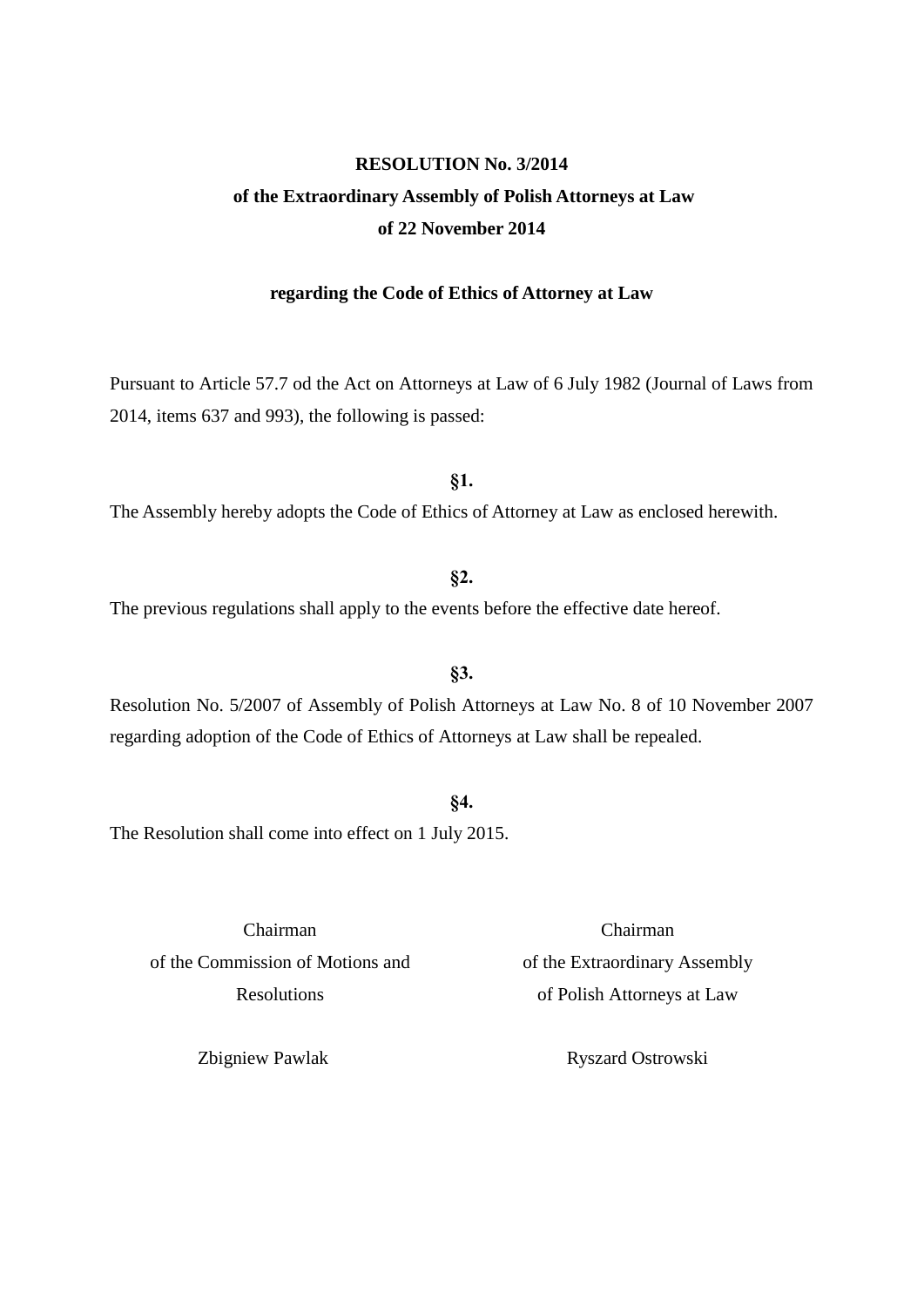Enclosure with Resolution No. 3/2014 of the Extraordinary Assembly of Polish Attorneys at Law of 22 November 2014

# **CODE OF ETHICS OF ATTORNEY AT LAW**

Attorneys at law practising the unregulated profession in an autonomous and independent manner act in the interests of justice and also in the interests of those whose rights and liberties have been vested in them for protection. The profession of an attorney at law, protected under the Constitution of the Republic of Poland, is one of the guarantees ensuring respect for law. It is the profession of public trust which respects the ethical ideals and obligations shaped in the process of its practising. Defining the rules of conduct of the profession and of the bar leads to a dignified and fair practice as an attorney at law.

## **Part 1 General Provisions**

#### **Article 1**

The provisions of the following Code of Ethics of Attorney at Law, hereinafter referred to as the Code, shall apply to attorneys at law and, respectively, legal trainees, and also – to the extent specified in separate regulations – foreign lawyers providing legal assistance within the territory of the Republic of Poland to the extent corresponding to the practice of attorney at law.

## **Article 2**

1. Attorneys at law providing legal assistance abroad shall comply herewith as well as with the rules of professional ethics of the host country.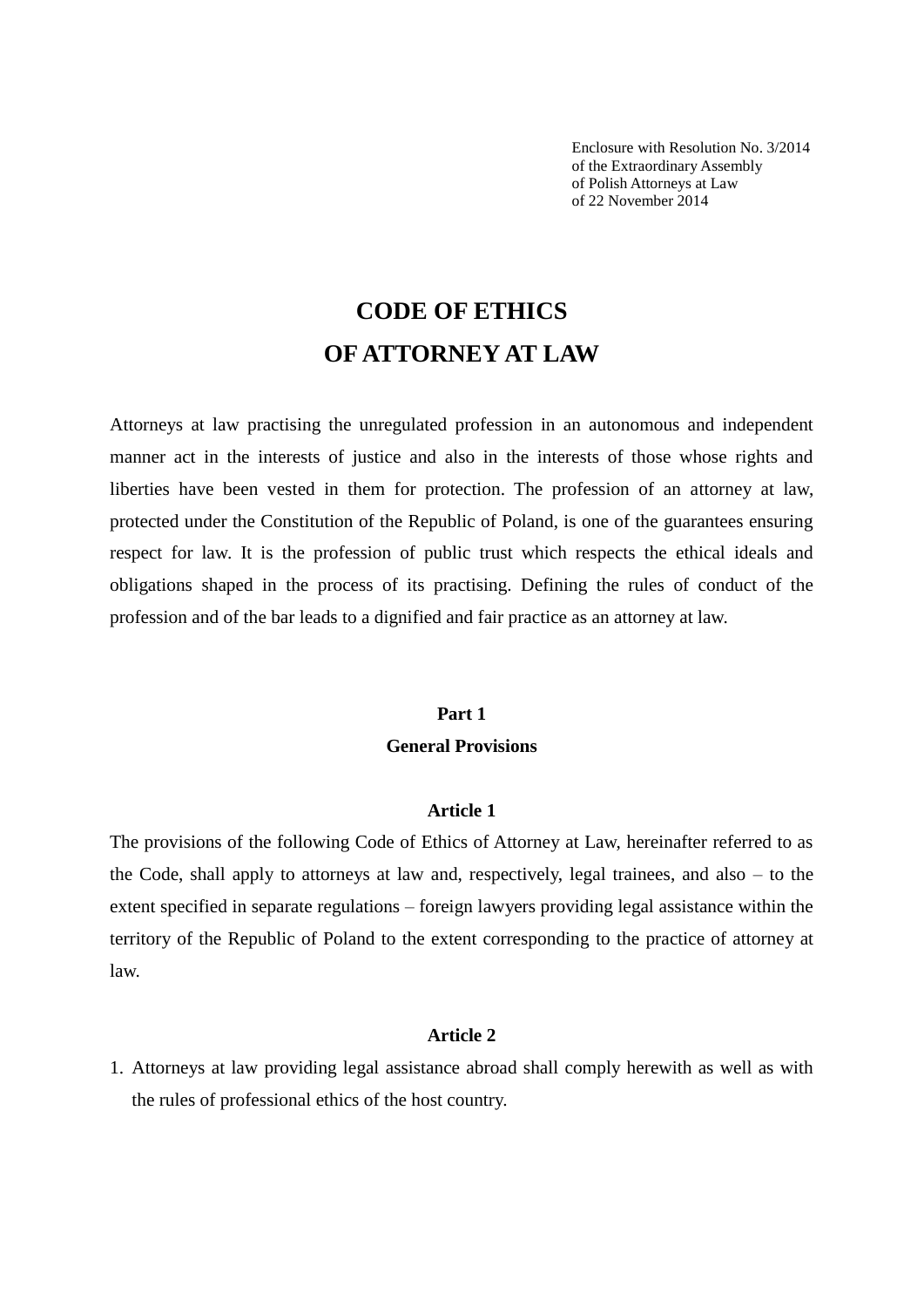- 2. When providing cross-border legal services, attorneys at law shall comply with the provisions of the Council of Bars and Law Societies of Europe (CCBE) Code of Conduct, including when it comes to:
	- 1) their professional contacts with lawyers from other CCBE Member States, and
	- 2) professional activities of attorneys at law within the territory of another CCBE Member State, regardless of whether they are actually present there.

- 1. Any violation of the Code shall be the basis for disciplinary liability.
- 2. Subject to section 3 below, attorneys at law and legal trainees shall not be held disciplinarily liable for an act committed before being entered onto the list of attorneys at law or the list of legal trainees.
- 3. Attorneys at law shall also be held disciplinarily liable for an act committed after being entered onto the list of legal trainees.

#### **Article 4**

In professional practice, attorneys at law shall use solely the professional title of attorney at law (*PL*: *radca prawny*). This shall not restrict their right to communicate other professional titles or academic degrees that they might hold.

## **Article 5**

Whenever the Code refers to:

- 1) the Act on Attorneys at Law this shall be understood as the Act on Attorneys at Law of 6 July 1982;
- 2) the Act on Foreign Lawyers this shall be understood as the Act on Provision of Legal Assistance by Foreign Lawyers within the Republic of Poland of 5 July 2002;
- 3) The CCBE Code of Conduct this shall be understood as the Code of Conduct of European Lawyers adopted by the Council of Bars and Law Societies of Europe and considered as binding upon attorneys at law by Resolution No. 8/2010 of Assembly of Polish Attorneys at Law No. 9 of 6 November 2010;
- 4) client this shall be understood as anyone to whom legal assistance is rendered by an attorney at law;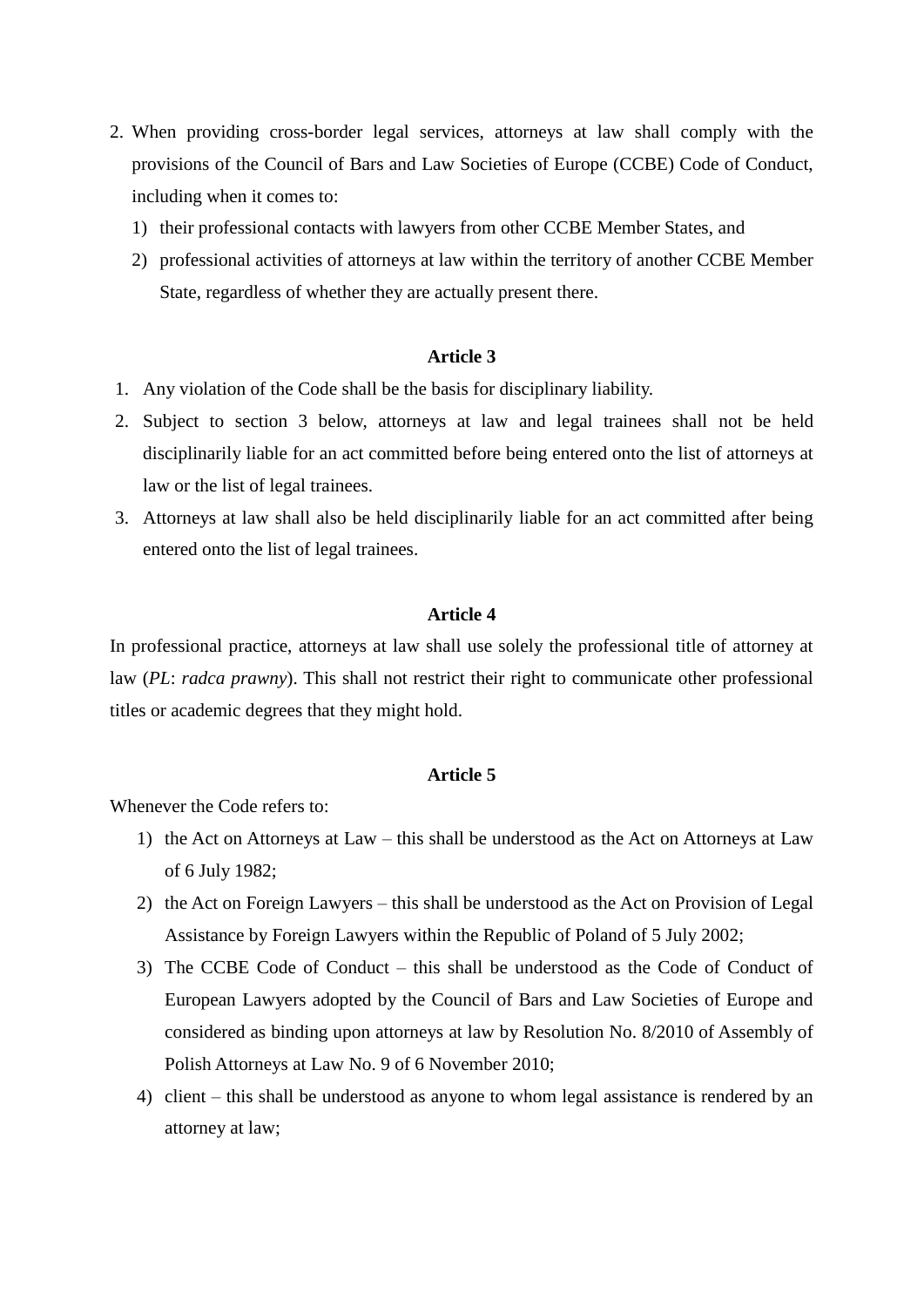- 5) a law firm this shall be understood as any form of organisational and legal practice of the attorney at law, as provided for by the Act on Attorneys at Law;
- 6) a person with whom under the law an attorney at law may jointly practise the profession – this shall be understood as the person who, in accordance with the Act on Attorneys at Law, can be a partner to a partnership where the said attorney at law practises their profession;
- 7) the closest person this shall be understood as the person referred to in Article 115 §11 of the Criminal Code;
- 8) a document this shall be understood as the document within the meaning of Article 115 §14 of the Criminal Code.

#### **Part 2**

## **Fundamental Profession Principles and Values and Ethical Obligations of Attorneys at Law**

## **Article 6**

Having regard to the content of the oath set out in the Act on Attorneys at Law, attorneys at law shall practise their profession fairly and honestly, in accordance with the law as well as the rules of professional ethics and principles of morality.

- 1. The independence of the practice of an attorney at law is a guarantee of the protection of civil rights and liberties, of a democratic state of law as well as of the proper functioning of the judicial system.
- 2. In professional practice, attorneys at law shall be free from any influence arising from their personal interests, an outside pressure and any interference from a party for any reason. Neither any instruction expressed by anyone nor any suggestion limiting their independence or any advice offered shall affect the position presented by an attorney at law in any given case.
- 3. Attorneys at law shall not violate the rules of professional ethics or discharge of their professional duties in order to meet the expectations of a client or a third party.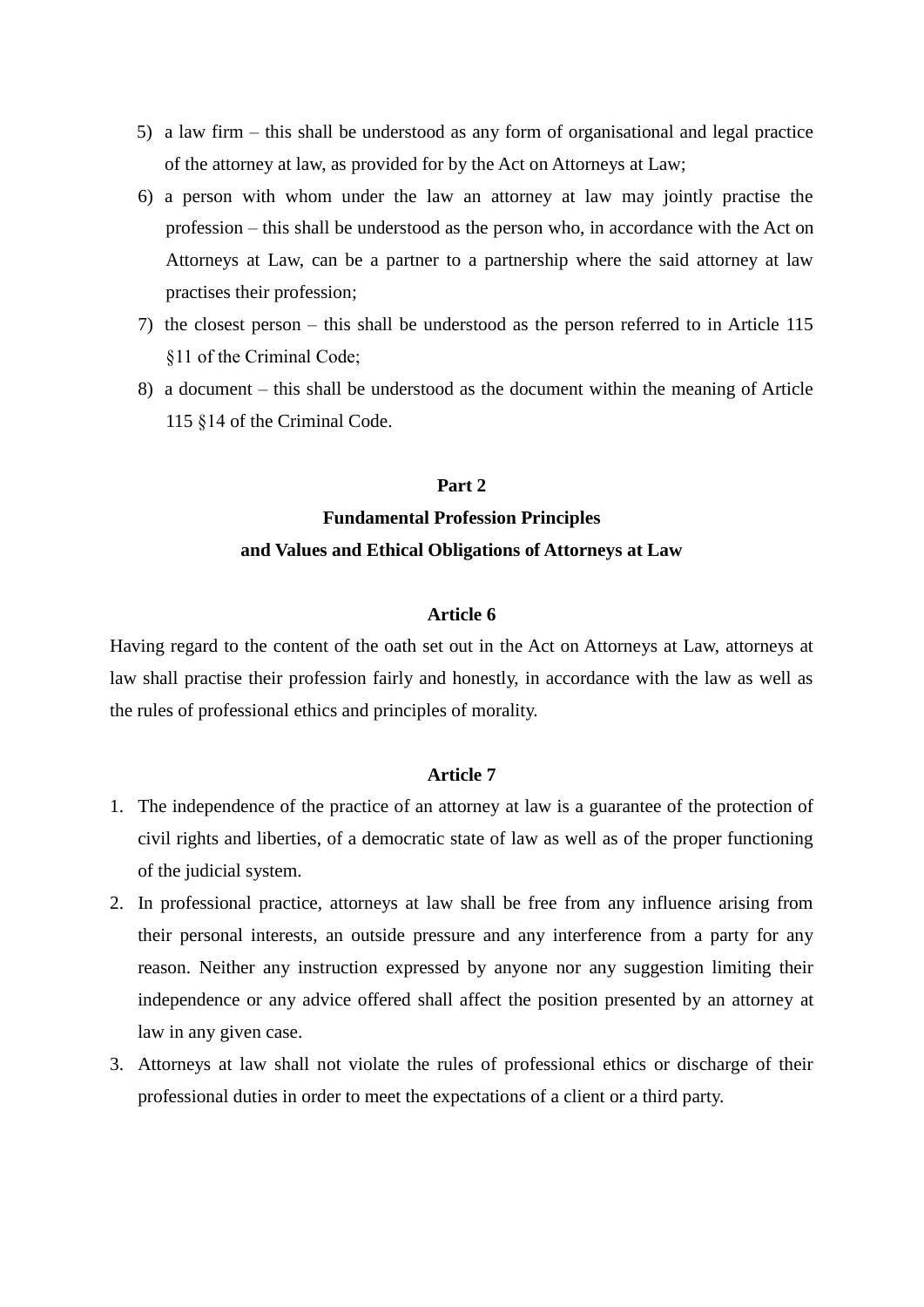When providing legal assistance to clients, attorneys at law shall be loyal to and shall be directed by the interests of the client in order to protect their rights.

#### **Article 9**

The protection of professional secrecy shall be the right and duty of attorneys at law. It shall be the basis for client's trust and a guarantee of rights and liberties.

## **Article 10**

The duty of the attorney at law to avoid any conflict of interests is to ensure independence and observance of professional secrecy as well as loyalty to the client.

## **Article 11**

- 1. Attorneys at law shall take care of the dignity of their profession not only in professional practice, but also during their public activity and private life.
- 2. The conduct of the attorney at law which could discredit them in the eye of the public or undermine confidence in the profession of the attorney at law shall be deemed a compromise of the dignity of the profession of an attorney at law in particular.

- 1. Attorneys at law shall practise their profession conscientiously and with due diligence taking into account the professional nature of the activity.
- 2. Attorneys at law shall not take up a case if they do not have sufficient knowledge or experience. They can accept the case, however, if they ensure cooperation with other attorneys at law, advocates or other persons, who have adequate knowledge or experience and with whom under the law attorneys at law may jointly practise the profession.
- 3. When providing legal assistance, attorneys at law shall treat all clients with respect, exercise restraint as well as discretion in their statements, and restraint from demonstrating their personal attitude to the parties and participants in the proceedings, the court or the authority before which they act.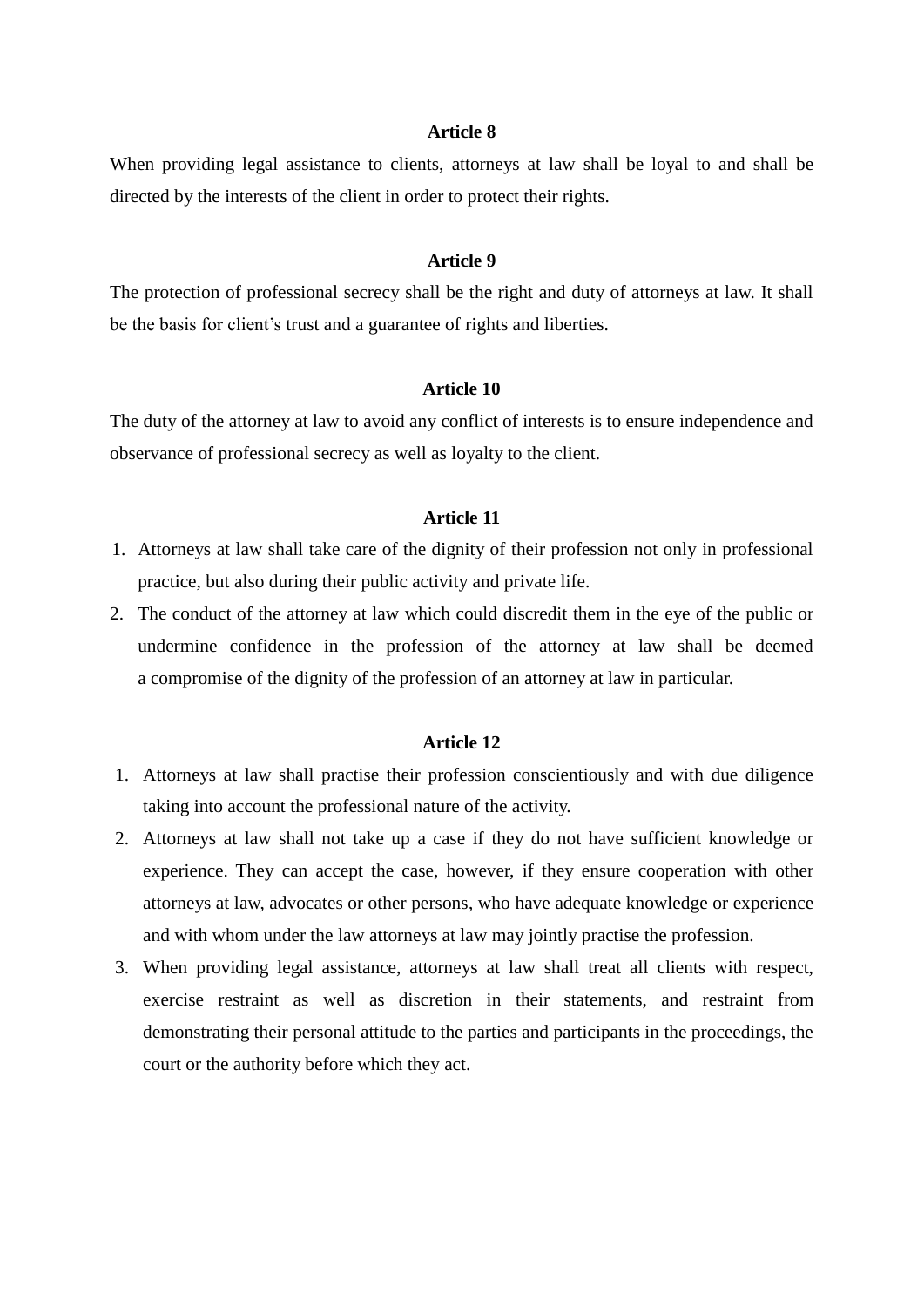Attorneys at law shall be responsible for the bar of attorneys at law (the bar) and shall be guided by the principles of solidarity in their mutual relations.

#### **Article 14**

- 1. Attorneys at law shall take care of their professional development by undertaking continuing education.
- 2. Attorneys at law shall participate in professional training courses as specified by the competent authority of the bar.

## **Part 3**

## **Practice**

## **Chapter 1 Professional Secrecy**

- 1. Attorneys at law shall keep secret all information about the client and their affairs, whether disclosed by the client or obtained in any other manner in connection with the performance of any of their professional duties and regardless of the source of such information or the form and manner of its recording (professional secrecy).
- 2. The professional secrecy rule shall apply to documents drafted by attorneys at law and to any correspondence between them and their clients or those participating in the case – prepared for legal assistance purposes.
- 3. The professional secrecy rule shall also apply to information disclosed to attorneys at law prior to undertaking their professional duties, if the circumstances of the case are such that it can be shown that the disclosure was undertaken to provide legal assistance and was justified by the expectation that the attorney at law would provide the same.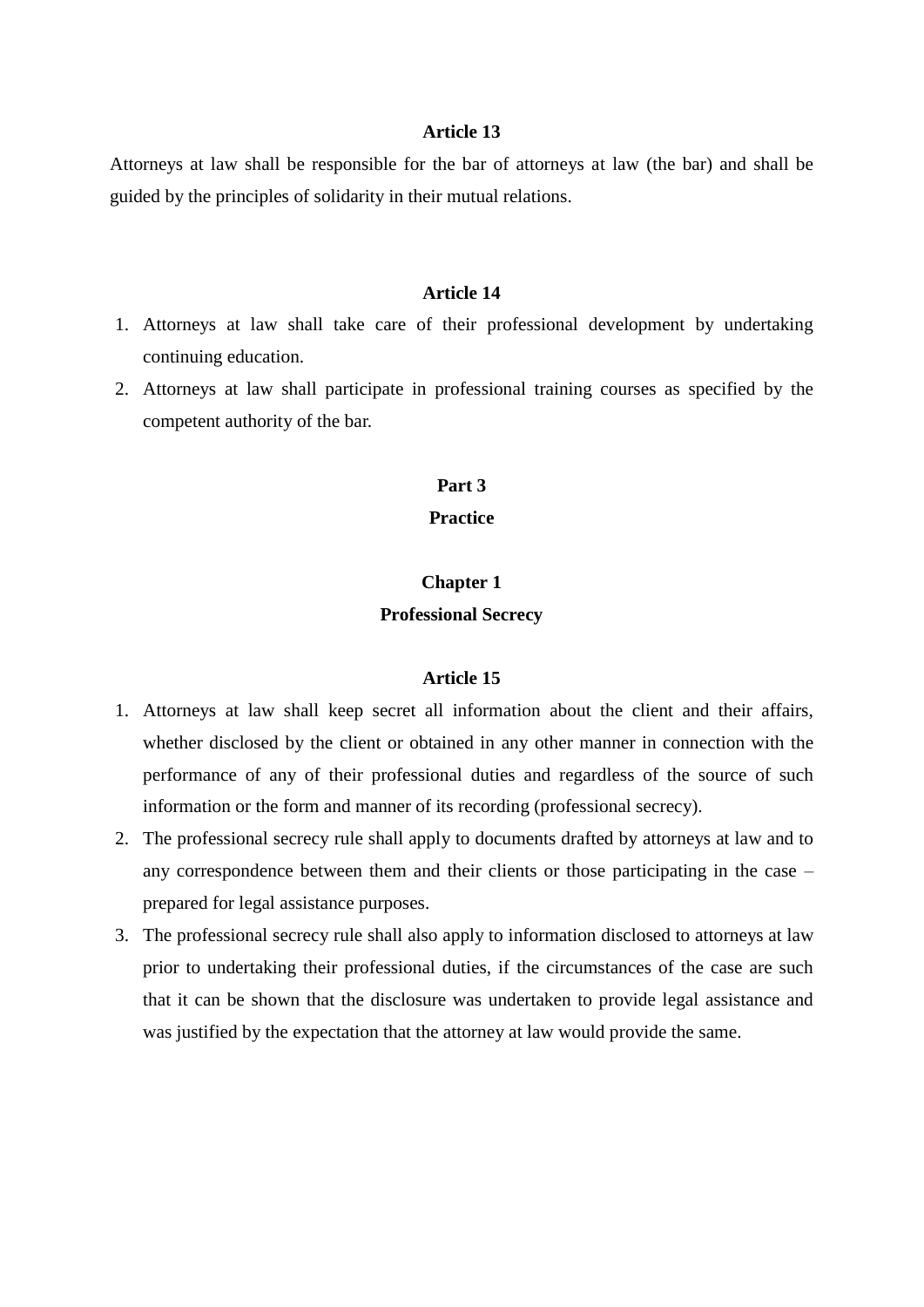Observance of the duty of professional secrecy shall cover not only the ban on disclosure of information and documents referred to in Article 15 above, but also the ban on their use for one's own benefit or for the benefit of another person, unless the law or the Code provides otherwise.

## **Article 17**

The duty of professional secrecy shall not be limited in time and it shall continue to apply after the termination of the professional practice.

#### **Article 18**

Attorneys at law shall request the participation of a representative of the bar in any search which could potentially lead to the disclosure of professional secrecy.

## **Article 19**

Attorneys at law shall undertake all the measures prescribed by the law in order to avoid or limit the possibility of discharging them from the duty of professional secrecy.

#### **Article 20**

Attorneys at law shall not submit the motion for evidence to be heard as a witness in the case of another attorney at law or any other person with whom under the law an attorney at law may jointly practise the profession – to establish the circumstances covered by their duty of professional secrecy.

#### **Article 21**

Attorneys at law shall keep secret, even before the courts or other bodies adjudicating in a case, the course as well as the content of the settlement negotiations in which they took an active part.

## **Article 22**

Attorneys at law should clearly oblige those cooperating with them in professional practice to observe the principle of confidentiality within the scope of their own professional secrecy, indicating their liability at law relating to the disclosure of professional secrecy.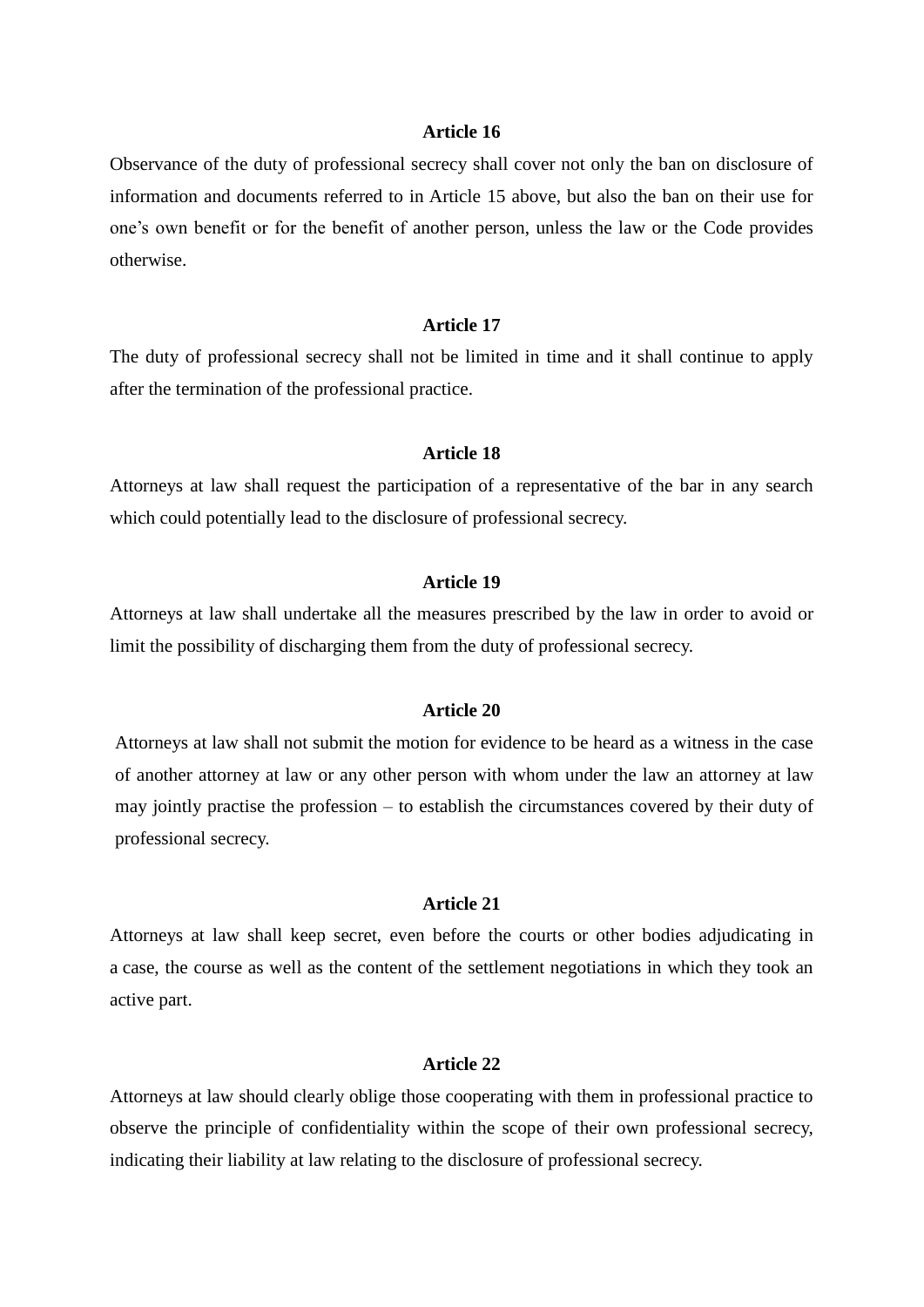Attorneys at law shall secure from an unauthorized disclosure any information covered by professional secrecy, regardless of its form and method of recording. Documents and carriers with confidential information shall be stored in the manner that protects them from damage, distortion or disappearance. Appropriate access control and a system protecting against operation disruption, unauthorised access or data loss shall be applied to the documents and carriers stored in an electronic form. Attorneys at law shall control the access to such documents and carriers by any persons cooperating with them.

#### **Article 24**

When upon the client's request an attorney at law forwards to the competent authorities a notice of offence suspicion, the information about which was disclosed in connection with the provision of legal assistance, they shall clearly indicate that they do so on behalf of and as mandated by the client.

## **Chapter 2 Forbidden Activities and Conflict of Interest**

## **Article 25**

- 1. Attorneys at law shall neither handle any matters nor in any other way participate in the activities which could undermine their independence, dignity of the profession or confidence in them, or which could threaten the breach of professional secrecy.
- 2. Attorneys at law shall not in secret from their clients participate or assist third parties in the provision of legal assistance by them for profit, in particular as persons that lend the name or act as silent partners or assistants.

#### **Article 26**

1. Attorneys at law shall not provide legal assistance if professional practice could violate professional secrecy or create a significant risk of its breach, or else restriction of their independence; or if their knowledge of the affairs of another client or persons for whom they have previously performed their professional duties would give the client unfair advantage.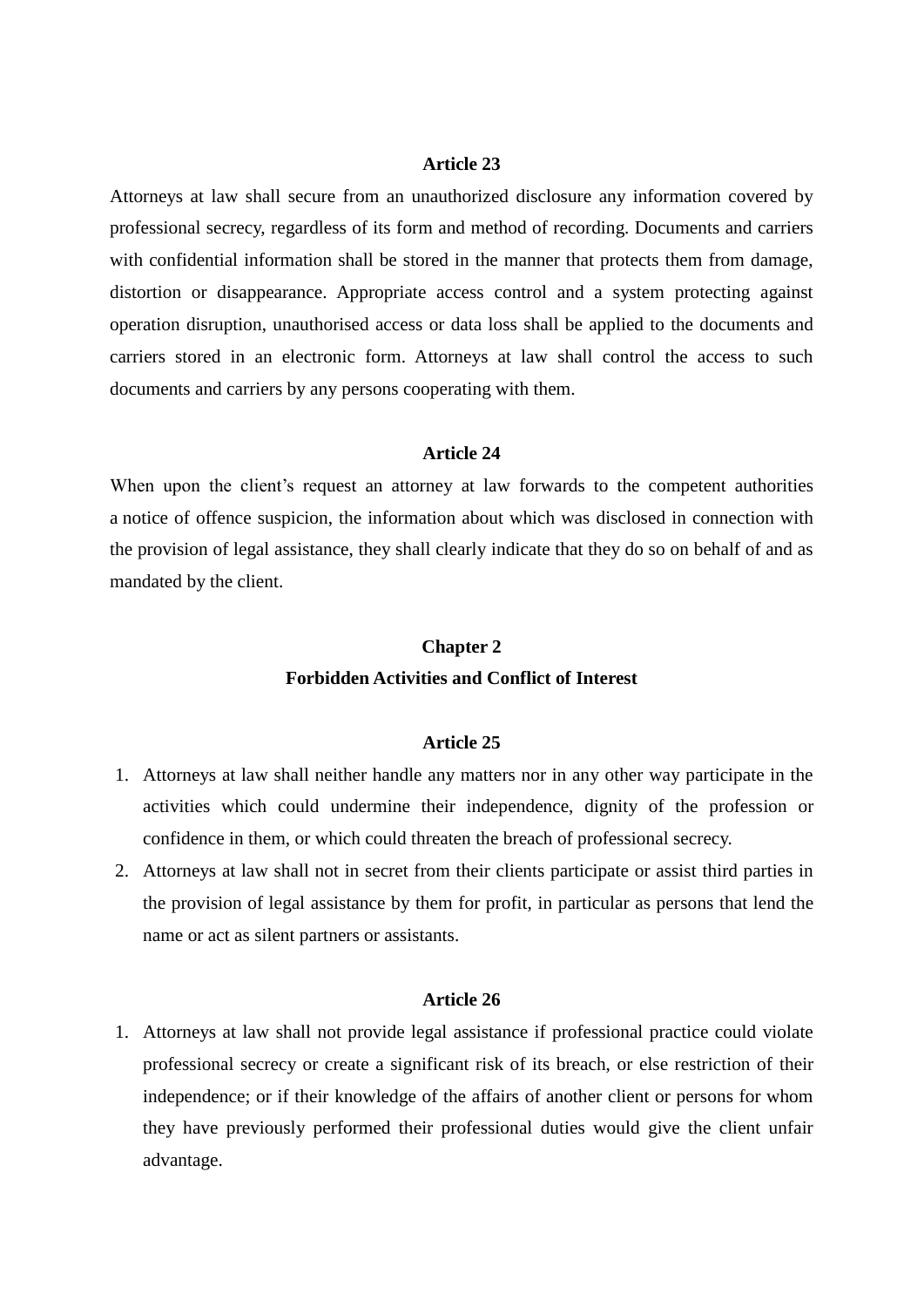- 2. If the circumstances referred to in section 1 above appear during the conduct of the case, attorneys at laws shall forsake the case, in particular by terminating the power of attorney.
- 3. The duties referred to in sections 1 and 2 above shall also apply to the attorneys at law receiving the substitute power of attorney.

Attorneys at law shall not provide legal assistance if:

- 1) they have participated in the case as a representative of public authority or as a person holding a public function, or as an arbitrator, mediator or an expert;
- 2) they have previously testified as a witness in the case concerning the circumstances of that case;
- 3) the closest person or a person who for any reason depends on the attorney at law took or is taking part in the settlement of the case;
- 4) the case concerns an attorney at law, an advocate or another person with whom under the law an attorney at law may jointly practise the profession, provided they practise the profession at the same time and for the same client;
- 5) they were or are in close relations with the opponent of their client or any person interested in detrimental to the client outcome of the case; or
- 6) the closest person represents the opposite party or otherwise provided legal assistance on their behalf in this matter.

- 1. Attorneys at law shall not defend or represent clients if their interests are contradictory in the same case or in a related case.
- 2. Attorneys at law shall not defend or represent a client if their opponent is also a client of the attorney at law concerned in any case.
- 3. Attorneys at law shall not defend or represent a client whose interests are contrary to the interests of persons on behalf of whom the attorneys at law have previously practised in the same case or in a related case.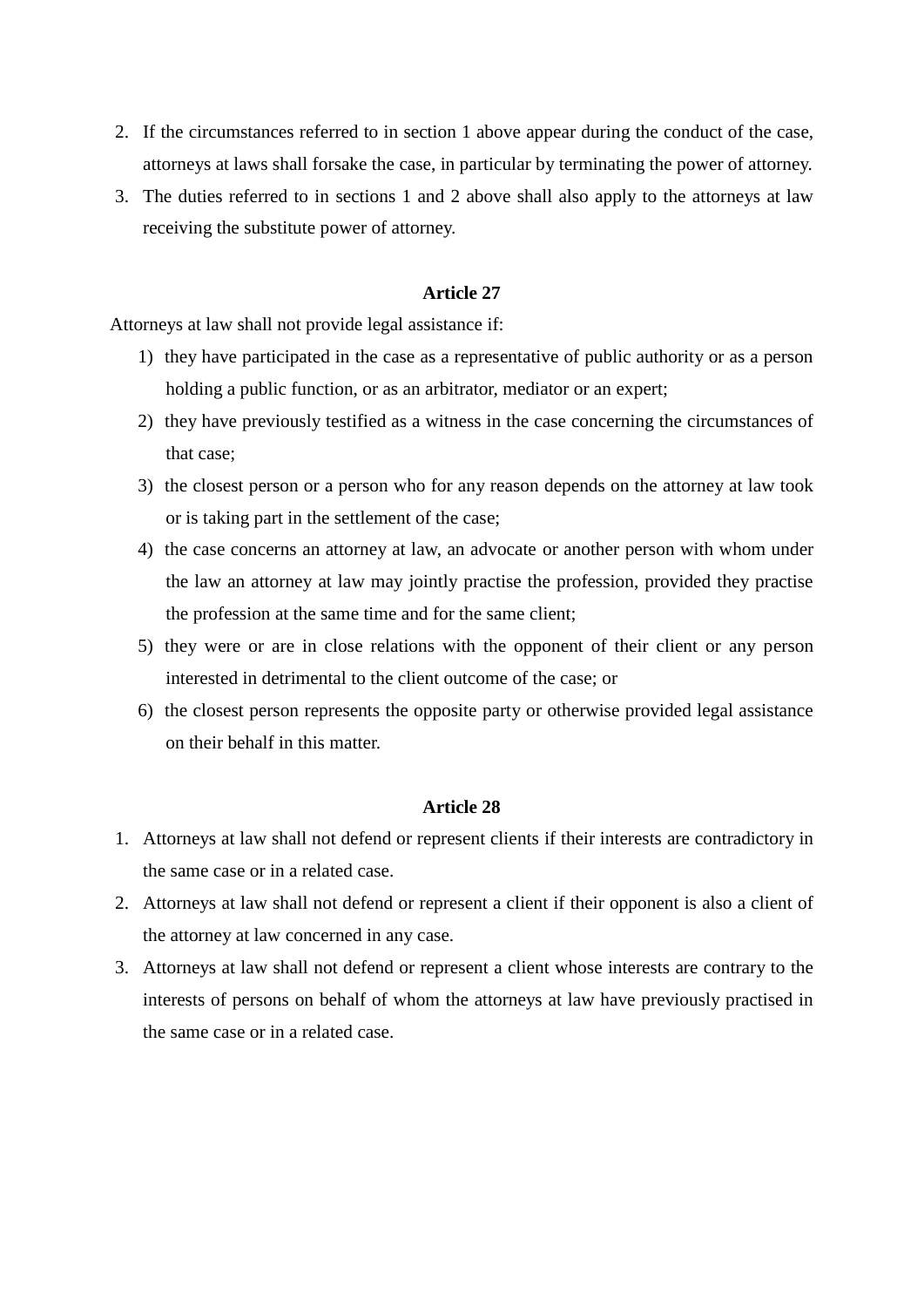- 1. Attorneys at law shall not advise:
	- 1) the clients whose interests are contradictory to the interests of other clients in the same case or in a related case; or
	- 2) the clients if their interests are contradictory in the same case or in a related case to the interests of other persons on whose behalf the attorney at law has practised.
- 2. The bans on advising, referred to in section 1 above, shall not apply if a client or clients, or persons on whose behalf the attorney at law has previously practised, gave their approval for such an action. Attorneys at law shall not however obtain such approval if they are or were a defence attorney in a criminal case on behalf of at least one of these persons.
- 3. The approval shall be given in writing, after a written notice by an attorney at law to the client or clients, or any persons on whose behalf the attorney at law has previously practised of the circumstances constituting the essence of the conflict of interest as well as its source, the effects of the proposed course of action, any associated risk as well as any possible, or excluded by such approval, alternative activities.

- 1. Attorneys at law shall not provide legal assistance to clients if in a particular case or a related case between the latter and the former there is a conflict of interests or a substantial risk of its occurrence, and also where the professional duties relate to the persons or property of the attorneys at law or the closest persons, unless such an action refers to the claims, actions or interests which are common with the clients.
- 2. Any property transaction between the attorneys at law and their clients shall be preceded by informing the latter about important elements of the future agreement so that the latter has the opportunity to seek advice from another lawyer. This shall not apply to the transactions made in the ordinary course of business of the client.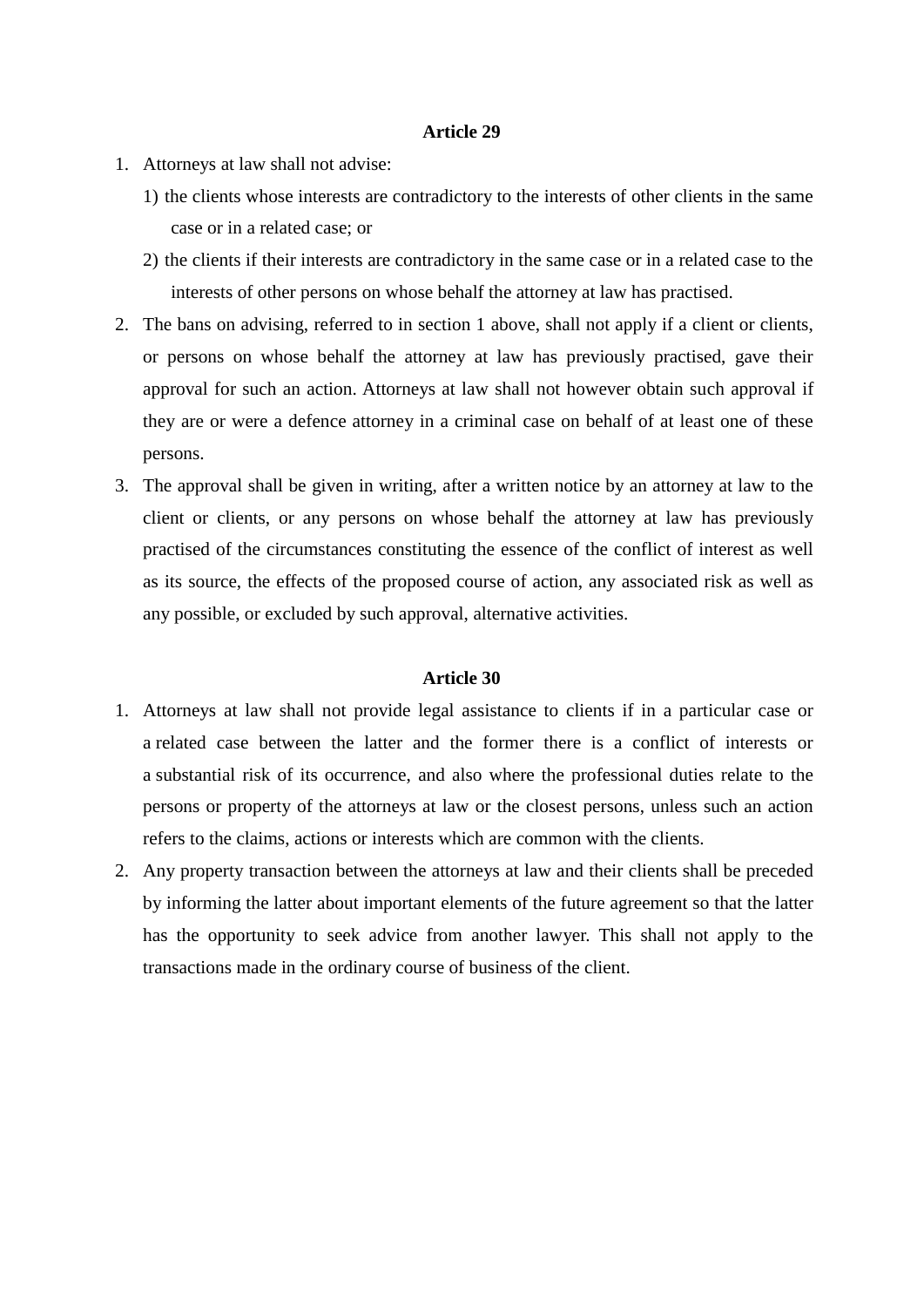#### **Chapter 3**

## **Communication of Practice and Client Acquisition**

- 1. Attorneys at law shall have the right to communicate that they practise their profession.
- 2. The communication shall be an action initiated by an attorney at law which does not constitute a direct offer to enter into an agreement with a particular client, regardless of its form, content and technical measures.
- 3. The communication may include but not be limited to the following:
	- 1) full name (with a photo), curriculum vitae, professional titles (including those entitling to perform a different profession of public trust), academic degrees and titles, qualifications, experience and professional skills resulting from the professional practice to date, functions and positions, the capacity to provide legal assistance in other languages, preferred areas of professional practice, commencement date of practice in a law firm or a partnership, list of publications relating to the profession, awarded professional titles or awards;
	- 2) the logo of the Polish Bar Association, the legal form of profession practice along with the unambiguous identification of the registered office and address of the law firm (its location and travel access), a form of contact with clients (including via electronic communication), the terms of providing legal assistance, the terms of fee calculation (including its form or amount), names of the partners and their positions at the law firm, identification of persons or companies/partnerships with which the attorney at law cooperates on a regular basis, including those performing services relating to the provision of legal assistance, the amount of professional third-party insurance coverage;
	- 3) information about the exercise of some other acceptable activity by the attorney at law which relates to the provision of legal assistance;
	- 4) information useful in creating, maintaining and fostering the trust as well as good relationships with the client, and in creating a positive image of the attorney at law, including in particular the mission, strategy and business profile of the law firm, the terms of cooperation with clients, the terms and procedures for lodging complaints, the details of facilities available to clients;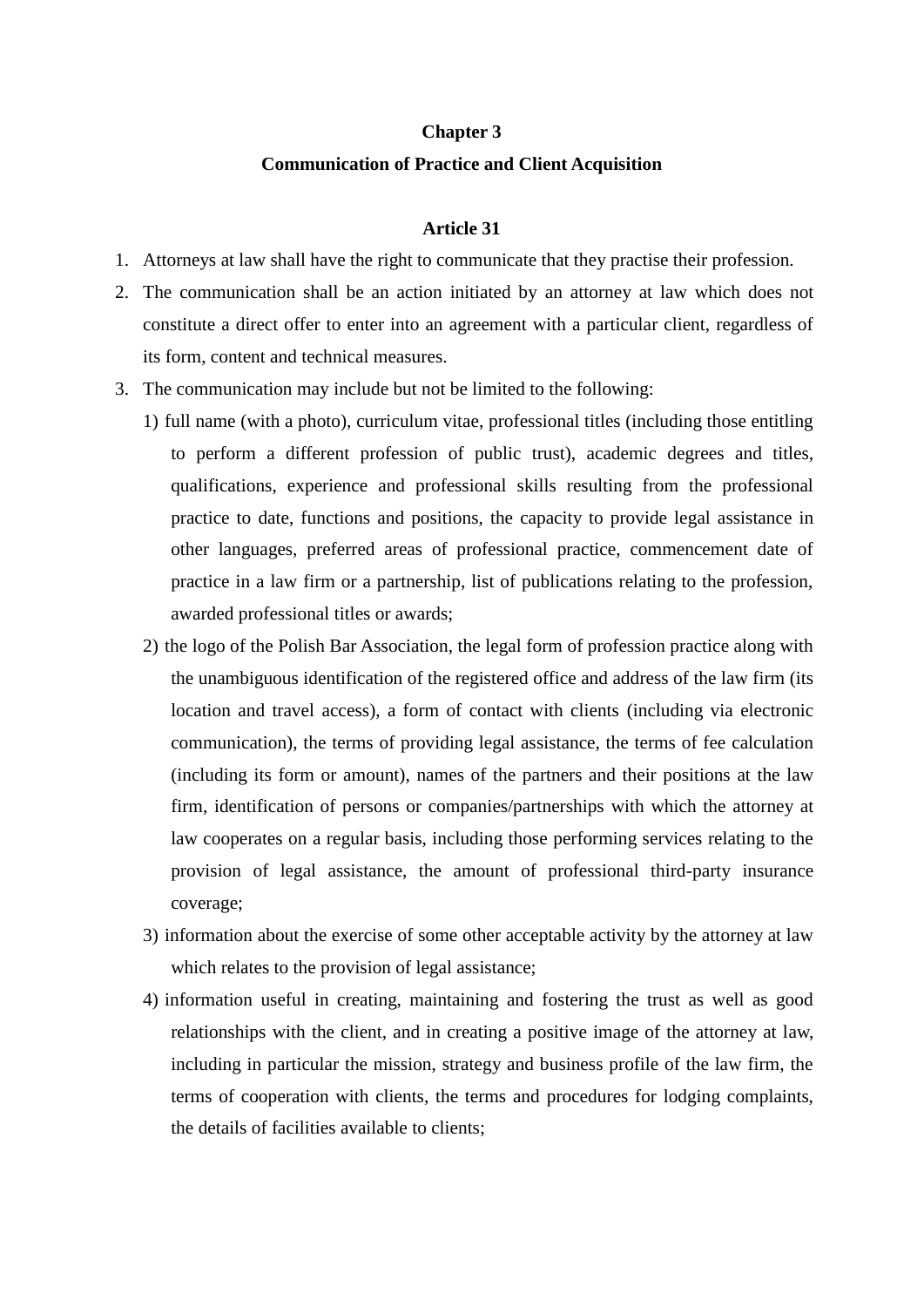- 5) information about participating in legal rankings and about any places obtained provided they are conducted on the terms established by a resolution of the competent authority of the bar; and
- 6) references, referrals, types of cases, transactions or processes handled and financial performance of the law firm.

It is forbidden to provide information which is contrary to law or principles of morality, or which violates the dignity of the profession of attorneys at law, and in particular:

- 1) the information which is factually incorrect or misleading;
- 2) the information which is violating professional secrecy;
- 3) the information which is limiting client's freedom of choice, involving the invoking of personal influence or connections, abusing the credulity or forced position, abusing confidence, exerting pressure, giving unreliable promises or guarantees;
- 4) the information being imposing in character, in particular through violating privacy;
- 5) the information containing a direct comparison of the quality of professional duties with the duties of other persons who can be identified; or
- 6) the information containing a list of clients or data enabling their identification, unless they have given their approval therefor; attorneys at law shall not however provide information about clients or about conducted on their behalf criminal, fiscal criminal, misdemeanour, family and guardianship cases.

## **Article 33**

- 1. Client acquisition shall be each action by an attorney at law which constitutes a direct offer to enter into an agreement with a particular client, regardless of its form and technical measures.
- 2. Attorneys at law may acquire clients in the manner respecting the law, principles of morality and dignity of the profession.

- 1. Attorneys at law shall not accept a fee or other benefit for referring a client to another entity providing legal assistance or related services.
- 2. The ban referred to in section 1 above shall not apply to the retainer fee or some other benefit for taking over the legal practice or its part, including sale of business or its part,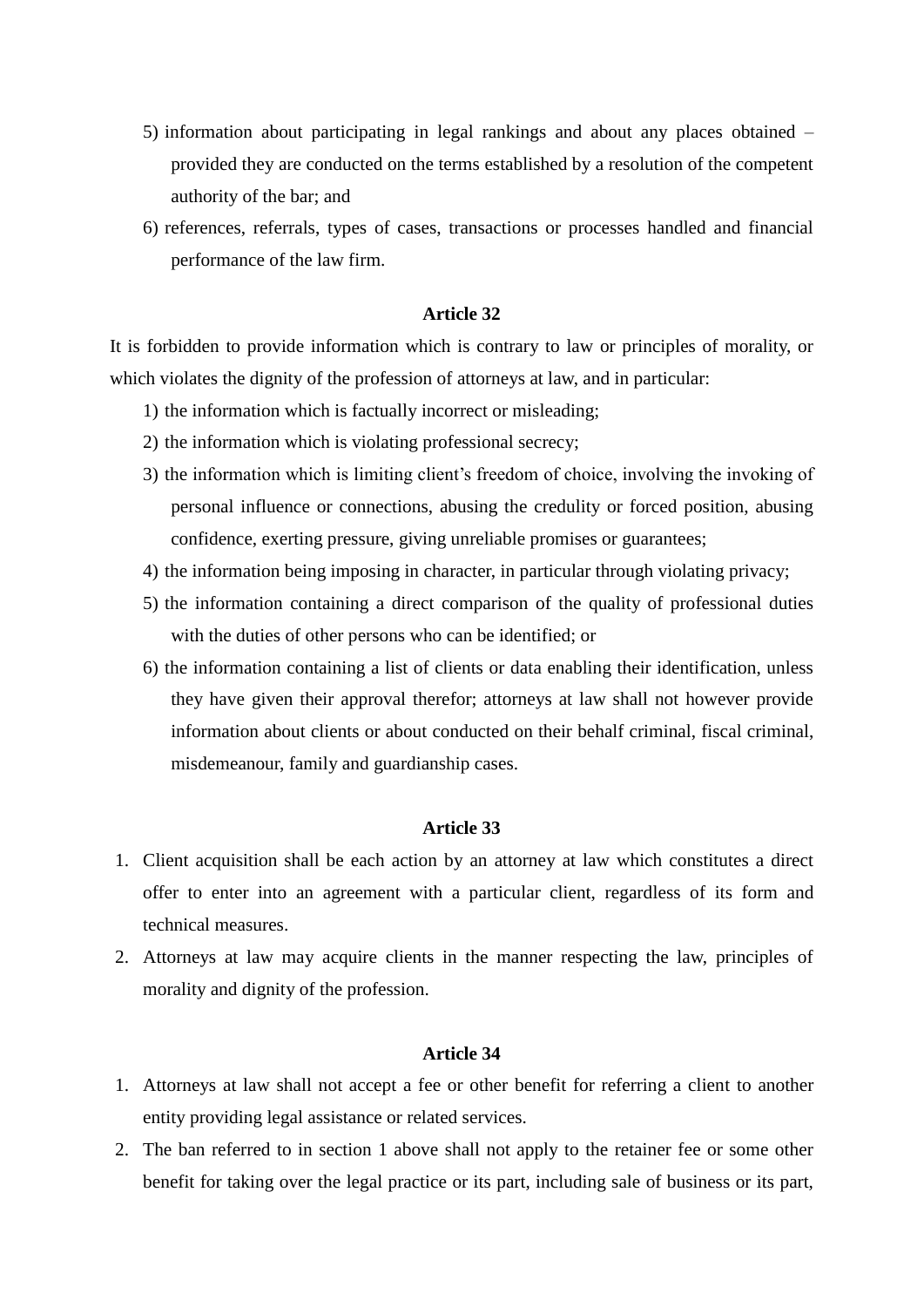from an attorney at law, advocate or another person with whom under the law an attorney at law may jointly practise the profession, or their heirs.

#### **Article 35**

Attorneys at law may communicate that they practise the profession, acquire clients and practise electronically if they:

- 1) can always be unambiguously identified as a sender or recipient, in particular via email addresses or other identifiers;
- 2) do not use electronic communication in an anonymous way or for the benefit of the persons who cannot be unambiguously identified as specific clients, recipients or senders, in particular over the Internet;
- 3) they do not use the available electronic means of communication in the manner contrary to law, principles of morality or principles of the Code, in particular by creating solutions resulting in false, misleading, judgmental indications or information, or by impeding market access by other attorneys at law;
- 4) use the activities available electronically in the manner that guarantees separation of their profession from their personal beliefs, views, attitudes and activities, including their other professional activities;
- 5) do not issue, inspire nor pay third parties for issuing positive or negative opinions, comments, instructions, recommendations or references regarding the practice of the profession by themselves or other persons with whom under the law attorneys at law may jointly practise the profession, particularly in an anonymous, false or misleading manner;
- 6) protect and care about the availability of data processed electronically through periodic archiving; and
- 7) protect professional secrecy, communicating in the content of electronic correspondence its confidential nature; the protection is to be considered adequate if the client, after having been informed about the dangers associated with the use of electronic means, has approved, implicitly or expressly, the means, techniques, methods, systems and standards used in the electronic communications.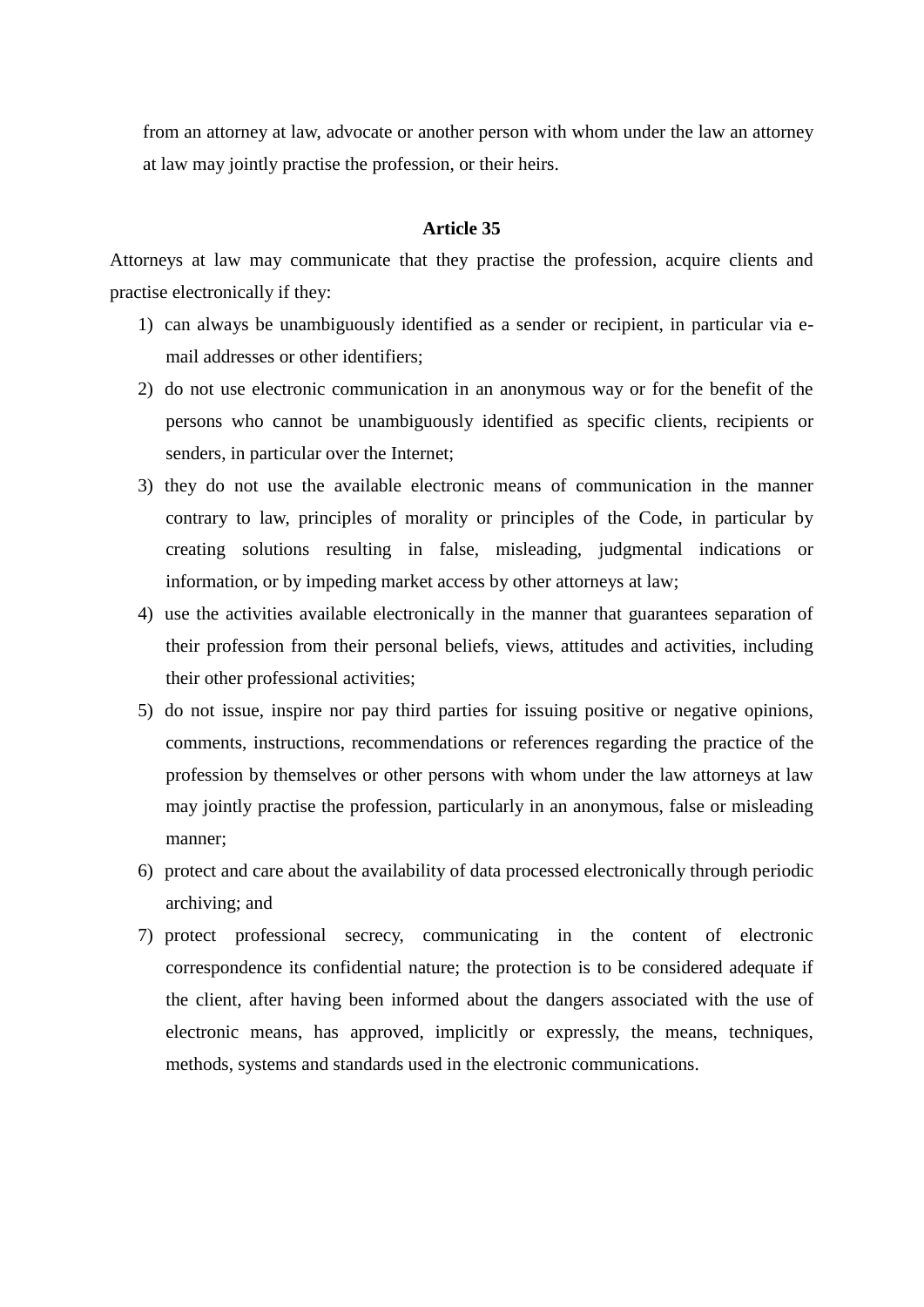## **Chapter 4 Fee of Attorneys at Law and Client Funds**

## **Article 36**

- 1. The fee of the attorney at law shall cover the retainer and expenses. The amount of the fee or the method of its determination shall be agreed upon with the client prior to the provision of legal assistance.
- 2. The amount of the retainer shall be determined taking into account the necessary amount of work required, any specialised knowledge, skills and relevant experience, the degree of difficulty and complexity of the case, its precedent or unusual character, place and time of the service or other special conditions required by the client, the importance of the case for the client, the liability connected with the conduct of the case, the loss or limitation of the opportunity to acquire other clients as well as the kind of relationship with the client.
- 3. Attorneys at law shall not enter into agreement with clients, under which the latter agree to pay a retainer for the conduct of the case only upon its successful outcome, unless the law provides otherwise. What is permissible, however, is an agreement which provides for an additional retainer for a successful outcome of the case, concluded prior to the final resolution of the case.
- 4. Attorneys at law are not required to settle case fees or expenses on behalf of the client. Attorneys at law shall not be held liable for the legal consequences that may arise as a result of the failure to pay the same.
- 5. Attorneys at law shall not refrain from acting in the case conducted due to nonobtainment of the set retainer fee or any part thereof. However, if the client does not settle this amount, the attorney at law shall be entitled to terminate the mandate and the power of attorney.

#### **Article 37**

1. Any money, securities or other property assets of the client held by an attorney at law shall be properly isolated and deposited in an account separate from other accounts of the said attorney at law, provided such deposit is possible. This shall not relate to any funds handed over to the attorney at law for the purposes of covering any case fees and expenses.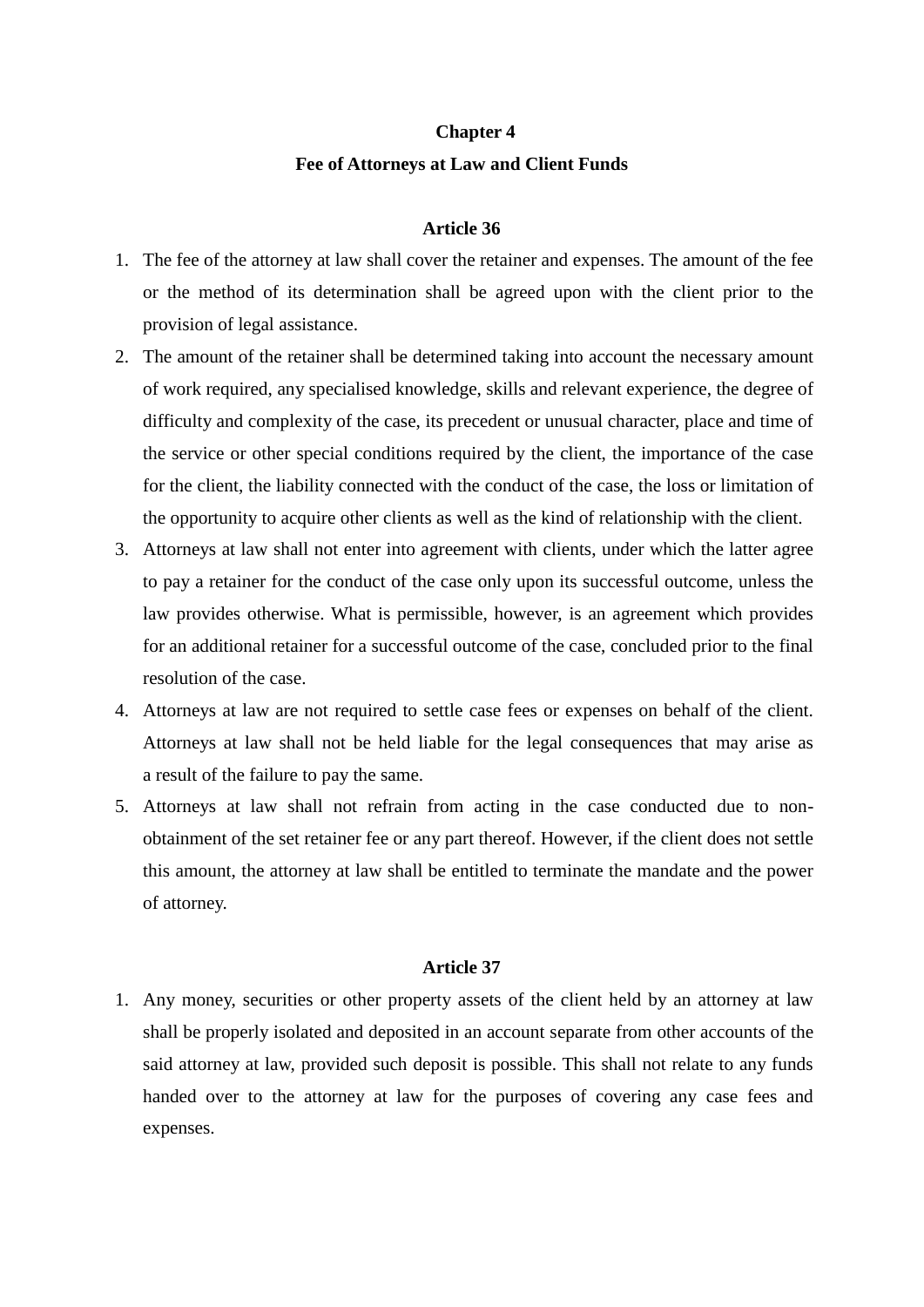- 2. Attorneys at law shall inform clients about the place of such deposit and the methods used to secure such funds.
- 3. Any trading in the assets referred to in section 1 above, including that made between the attorney at law and the client, shall be adequately recorded and documented.
- 4. Attorneys at law shall not transfer any funds from the separate accounts to their own accounts under a fee without a written client approval.
- 5. Attorneys at law shall upon the request of the client or a person on whose behalf they have practised – release the funds referred to in section 1 immediately or on the terms approved by the client or the person concerned.

## **Chapter 5 Freedom of speech and writing**

- 1. When making use of the freedom of speech and writing in practising the profession, attorneys at law shall not go beyond the limits set by law and material needs.
- 2. In their professional appearances, attorneys at law shall not threaten with a criminal prosecution or a disciplinary action.
- 3. Attorneys at law shall not knowingly provide false information, but they shall not be liable for the accuracy of information obtained from the client.
- 4. Attorneys at law shall be liable for the form and content of the pleadings and other documents they have drafted in connection with the provision of legal assistance.
- 5. In their appearances, attorneys at law shall exercise restraint and tact.
- 6. Attorneys at law shall avoid public manifesting of their personal relationship to the client, their closest persons or any other participants of the proceedings.
- 7. A negative attitude of the client towards the opponent shall not affect the attitude of the attorney at law who shall act tactfully and without any prejudice to the opposing party, while at the same time refraining from actions which could lead to the tightening of the dispute.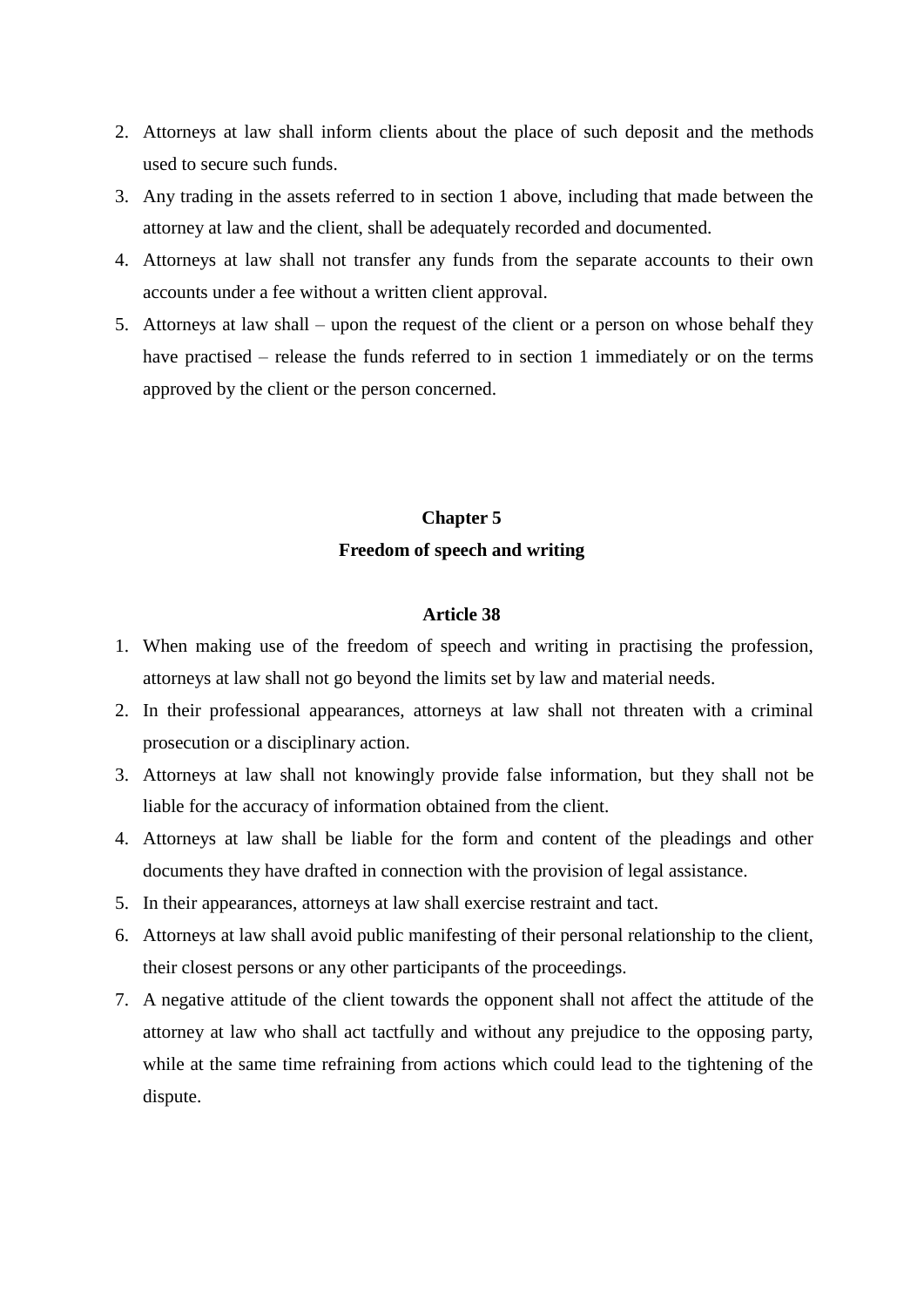Attorneys at law discussing in public the cases conducted by them or other attorneys at law shall not undermine the dignity of the profession. They shall exercise restraint, tact and professional distance to the case, while any information about their practice shall be restricted to the necessary and material needs.

## **Chapter 6 Joint Practice**

## **Article 40**

Attorneys at law practising in the organisational unit in which internal regulations (procedures, rules) are contrary to the Code shall comply with the Code.

#### **Article 41**

Attorneys at law coordinating the work of a team of attorneys at law or employing other attorneys at law shall not undermine the independence of the profession through substantive interference in the content of the position taken in relation to law or the independence in conducting the case before court or any other adjudicating authority.

#### **Chapter 7**

#### **Provision of Legal Assistance to Legal Person or Other Organisational Entity**

- 1. Attorneys at law practising under a contract of employment or a contract for the provision of permanent legal assistance to the clients being legal persons shall not:
	- 1) identify their clients' interests with the interests of their clients' bodies, one of them or members of those bodies;
	- 2) identify their clients' interests with the interests of other members of the clients' groups or the interests of their own bodies or members of these bodies; or
	- 3) refuse to provide advice, legal opinions or explanations on the law to any of the bodies of the legal persons concerned, unless the agreements with the clients provide otherwise.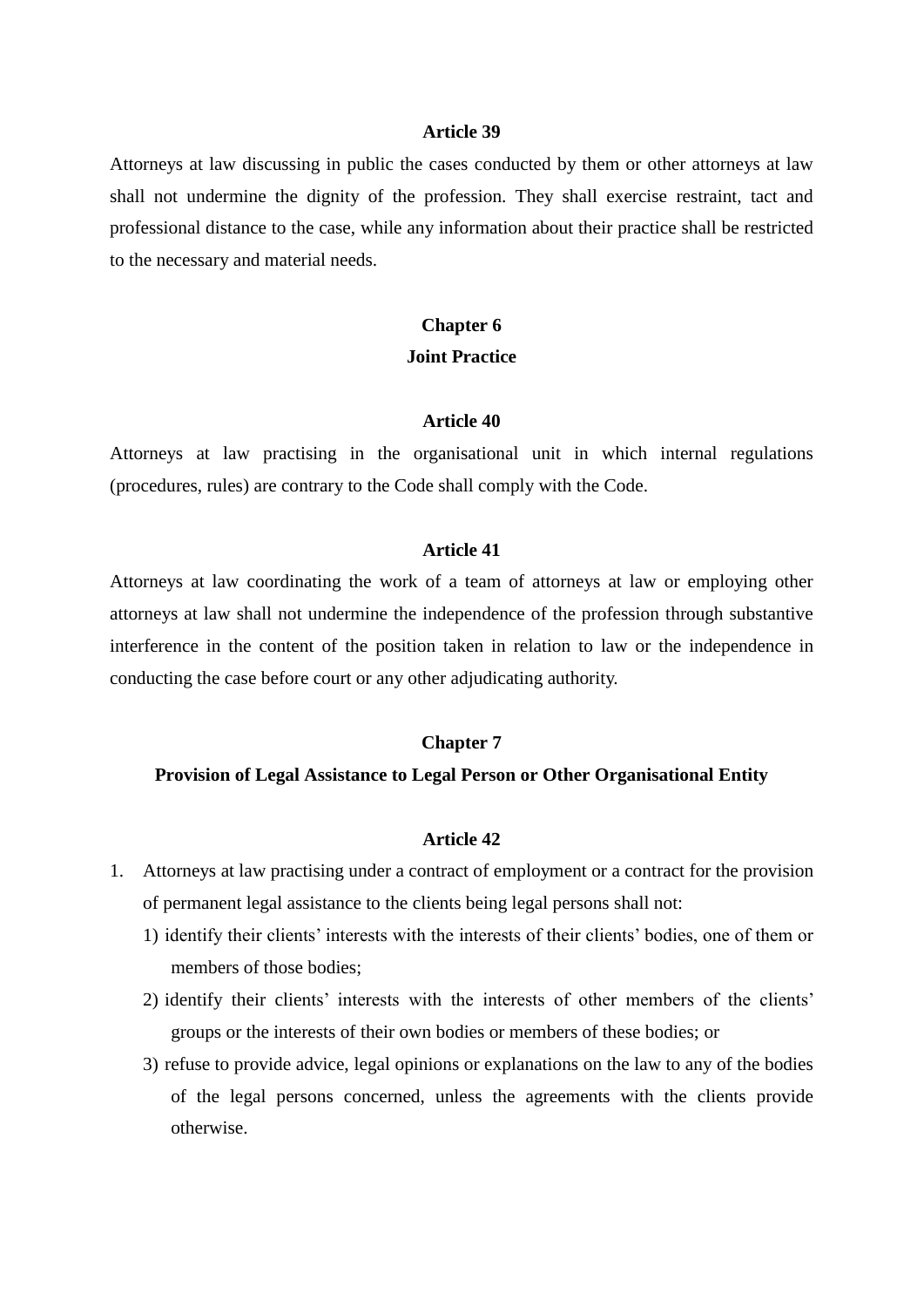- 2. The agreement with the client or any separate statement of the client shall indicate the bodies and persons authorised to consult the attorney at law concerned on the position of law as well as on the approval of provided professional services.
- 3. The agreement with the client may provide for the need to take into account by the attorney at law, besides client's interest, also the interest of the client's group.
- 4. Attorneys at law shall provide their position papers on the law, presented upon the request of one of the client's bodies, to other bodies upon their request, unless the agreement with the client provides otherwise. The agreement with the client may regulate the provision of such a position paper to bodies or persons from the client's group.
- 5. In the event of a difference in opinions between the clients' bodies or members of their bodies, attorneys at law shall not act as arbitrators or members of the team settling the dispute. This shall also apply to the bodies of the clients' groups and their members. Instead, attorneys at law shall make an effort to eliminate this difference.
- 6. Sections 1-5 above shall apply mutatis mutandis to the cases where legal assistance is provided to an organisational entity not being a legal person.

## **Part 4**

## **Relations with the Client**

- 1. Attorneys at law shall not undertake cases unless so instructed by clients or persons representing the clients, or unless the matter is entrusted to them under the law by court or other authority.
- 2. When undertaking to provide legal assistance but before commencing any professional duties, attorneys at law shall determine with the client the scope of services, the retainer or the method of its calculation, and also the rules to settle any other fees and expenses.
- 3. Upon the client's request, attorneys at law shall inform the client of their professional third-party insurance as well as about the authority receiving complaints concerning professional practice.
- 4. Upon extending a substitute power of attorney, attorneys at law shall enable the substitute to adequately prepare to take on responsibilities, while the substitute shall confirm the acceptance of the power of attorney.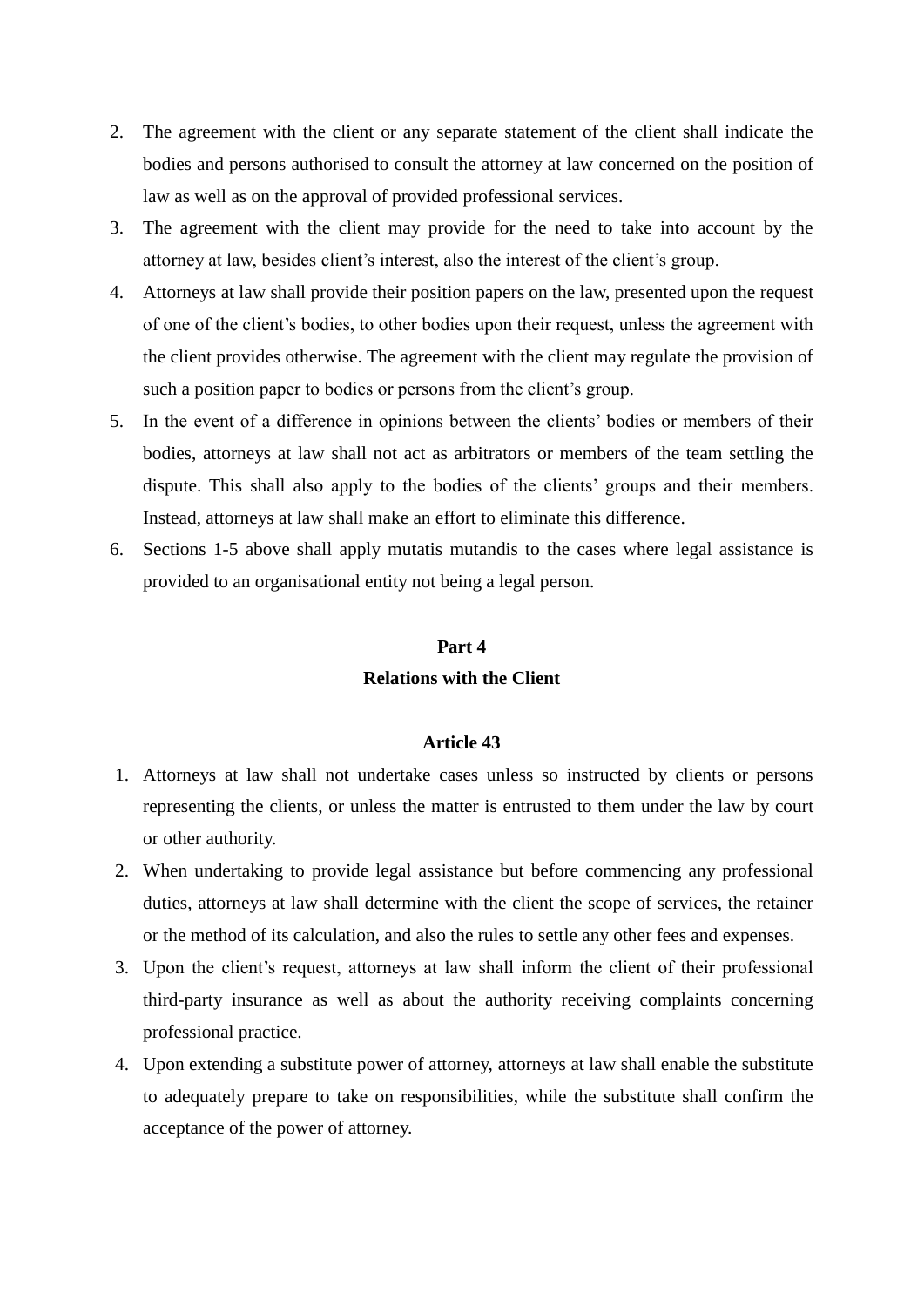- 1. Upon the client's request, attorneys at law shall inform the client about the progress of the case and its outcome and, in particular, about the consequences of the steps taken during the proceedings.
- 2. Attorneys at law shall obtain the client's approval for performance of procedural actions including filing of a lawsuit, recognition of the claim, settlement or revocation of the claim.
- 3. Attorneys at law shall notify clients about the groundlessness or inexpediency of lodging an appeal against the decision closing the case before the given instance.

## **Article 45**

Relations between attorneys at law and clients shall be based on trust. The loss of confidence can be the basis for termination of a power of attorney by the attorney at law.

#### **Article 46**

Attorneys at law shall not refuse clients, upon their request and after the completion of the legal relationship under which a given case was handled, the documents or case pleadings received from them in the cases which attorneys at law conducted. Attorneys at law shall not make the issuance of such documents dependant upon the client's settlement of receivables.

## **Article 47**

When abandoning the conduct of the case, attorneys at law shall make it in time to enable the client to avail themselves of the legal assistance of another person in order to protect their interests.

#### **Part 5**

#### **Relations with Courts and Authorities**

#### **Article 48**

Attorneys at law shall ensure that their conduct does not undermine the dignity of the court, authority or other institution before which they appear, and also that their appearance does not undermine the dignity of any person involved in the proceedings.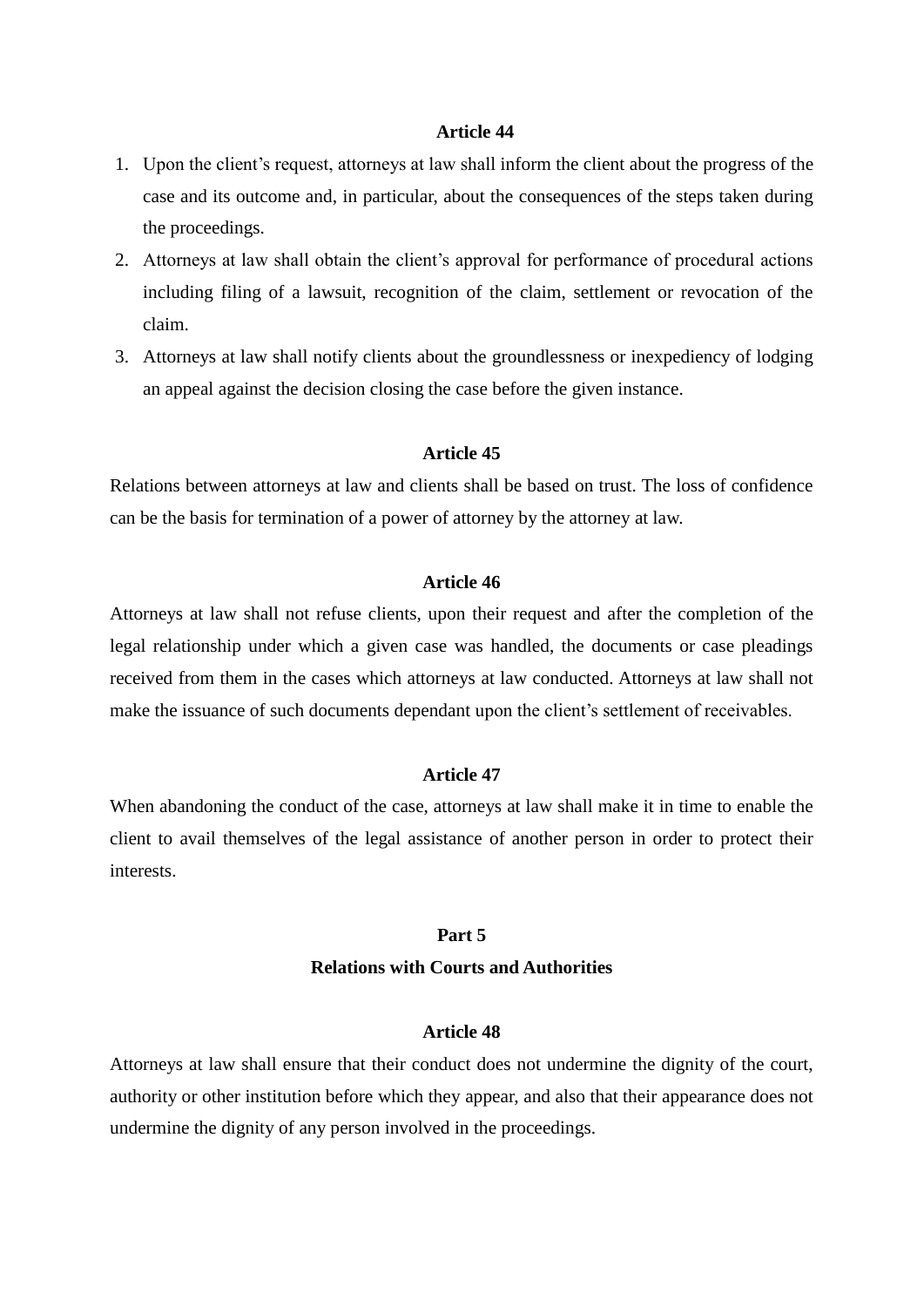Attorneys at law shall not publicly manifest their personal relationship to members of the judiciary, authorities or other institutions before which they appear, nor to any client or person affected by their actions.

## **Part 6**

#### **Relations with Other Attorneys at Law**

## **Article 50**

- 1. Attorneys at law shall be loyal to and shall demonstrate solidarity towards the members of the bar.
- 2. Attorneys at law shall refrain from actions infringing the duty of loyalty towards other attorneys at law cooperating with them in the law firm even after the termination of this cooperation.
- 3. Attorneys at law shall not act to deprive other attorneys at law of employment or loss of clients, unless so required by their duties provided by the law or admitted hereunder as a form of client acquisition.

## **Article 51**

Attorneys at law shall not communicate with the opponent of their clients, without first contacting the opponent's legal representative or a defence attorney who is an attorney at law or a person with whom under the law an attorney at law may jointly practise the profession, unless so agreed with that representative or defence attorney.

- 1. Attorneys at law may reprimand members of the bar who behave contrary to the rules of professional ethics.
- 2. Attorneys at law may file a complaint about the professional practice of other attorneys at law solely with the competent authority of the bar.
- 3. It is prohibited for attorneys at law to comment to third parties in a negative way on the professional practice of other attorneys at law, unless the need or duty to make such an assessment arises from official or bar duties.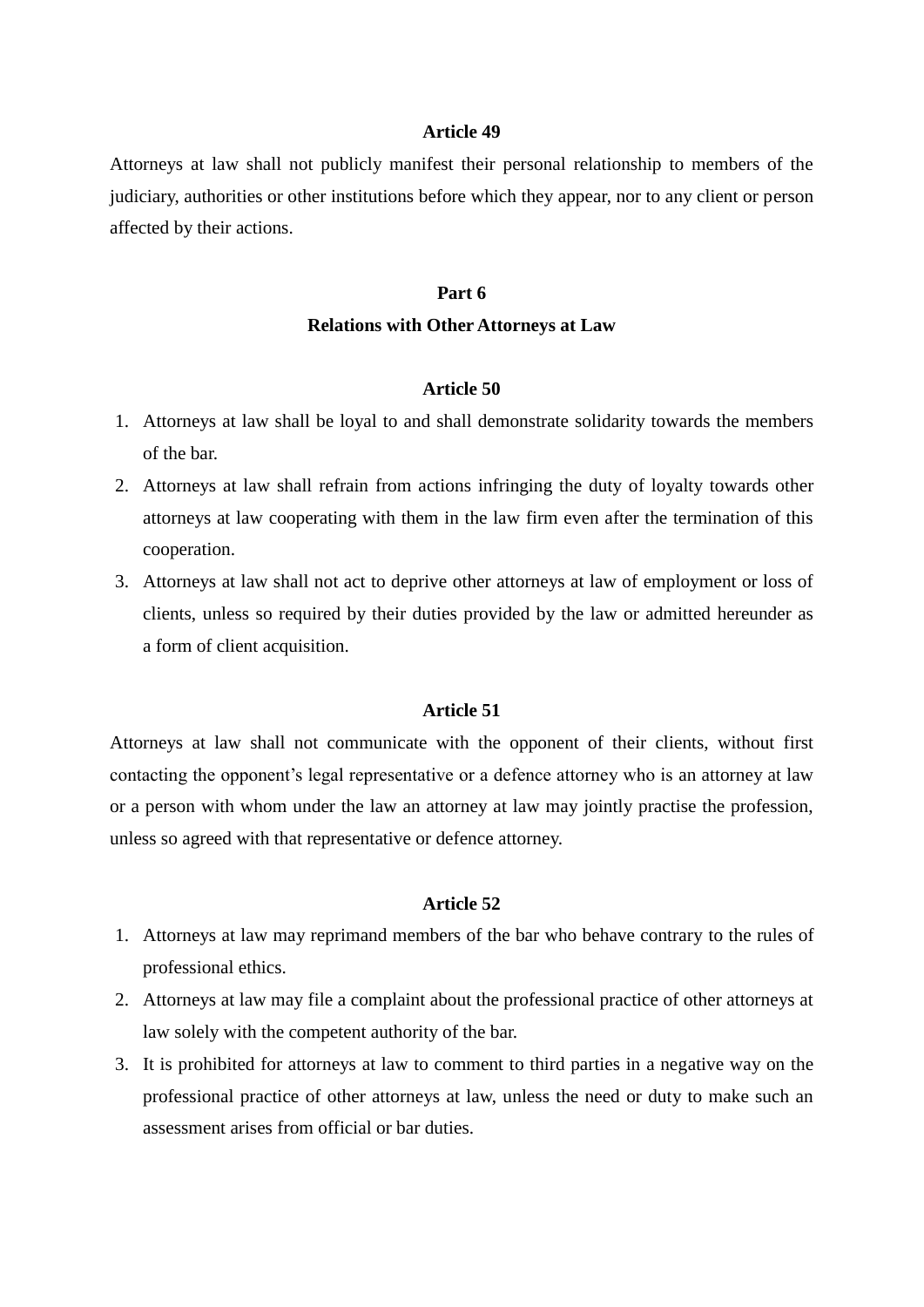4. Attorneys at law issuing an opinion on the professional practice by other attorneys at law shall hear the opinion of those attorneys at law and maintain objectivity and sobriety.

### **Article 53**

- 1. Before commencing professional duties, attorneys at law shall learn from the client whether other attorneys at law act for them in the same case. Should it be the case, attorneys at law shall:
	- 1) inform the other attorneys at law of the fact of taking up the provision of legal assistance in the given matter;
	- 2) set out with the other attorneys at law and the client the terms and conditions of cooperation, if this is justified by the interests of the client or the client so expects;
	- 3) not take actions aimed at undermining client's confidence in the other attorneys at law.
- 2. Before commencing professional duties, attorneys at law shall learn from the client whether other attorneys at law acted for them in the same case and in similar capacity.
- 3. In the cases referred to in sections 1 and 2 above, the current or former attorneys at law providing legal assistance to the client inform the attorneys at law acceding to and taking over a case of the relevant circumstances of the case and, upon the client's request, immediately hand over to them the case documents.
- 4. Attorneys at law acceding to or taking over a case shall inform the client about the need to settle any claims with the current or former attorney at law, legal representative or defence attorney.

#### **Article 54**

Whenever urgent legal assistance is needed, attorneys at law shall immediately – after providing the service – inform thereof the current legal representative or defence attorney of the client.

#### **Article 55**

Attorneys at law who are legal representatives in a case relating to the practice of the profession against other attorneys at law shall immediately notify about their appointment the dean of the regional chamber of attorneys at law, to which the other attorney at law belongs and, through them, they shall try to settle the matter out of court.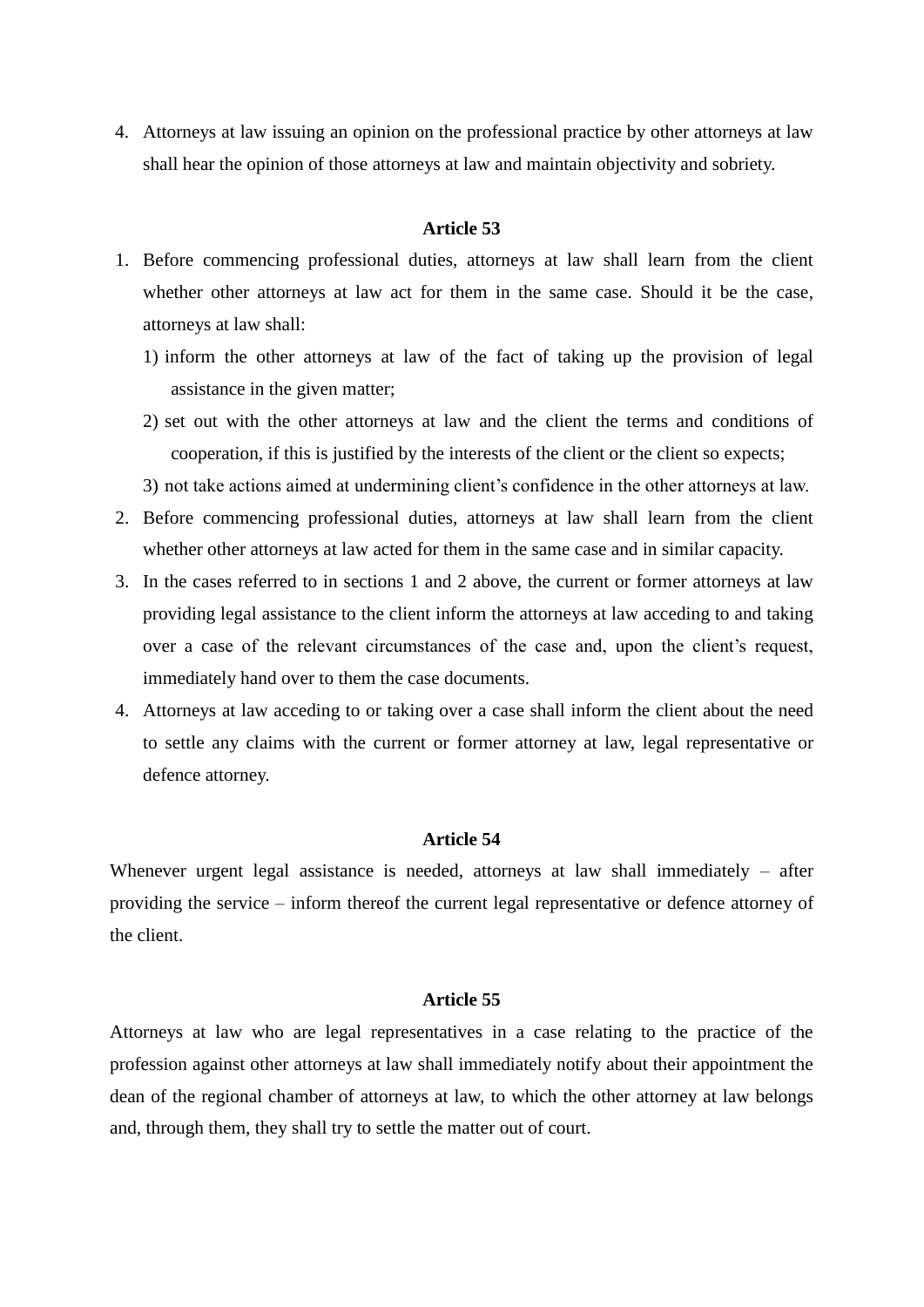In cases of disputes as to the practice of the profession between attorneys at law, prior to referring the matter to the court, they shall attempt to reach an out-of-court settlement after notifying, and with the participation of, the dean of the regional chamber of attorneys at law whereto one of them belongs. The notification obligation shall rest upon the attorney at law initiating the dispute.

#### **Article 57**

Attorneys at law should assist each other and offer advice in the matters relating to the profession, as long as this does not jeopardise the interests of clients or does not go beyond the boundaries of polite assistance.

## **Article 58**

Attorneys at law shall notify the opponent's legal representative in dispute over procedural actions, taken or intended, leading to the postponement or suspension of the proceedings or the change of order of cases.

### **Article 59**

Attorneys at law transferring cases to other attorneys at law shall make available to them without undue delay any case information and documents.

#### **Part 7**

## **Relations with the Bar**

#### **Article 60**

Attorneys at law shall have the right and duty to vote and to perform functions in the bodies of the bar.

- 1. Attorneys at law shall demonstrate respect and loyalty towards the bodies of the bar.
- 2. Attorneys at law shall adhere to the resolutions of the bar.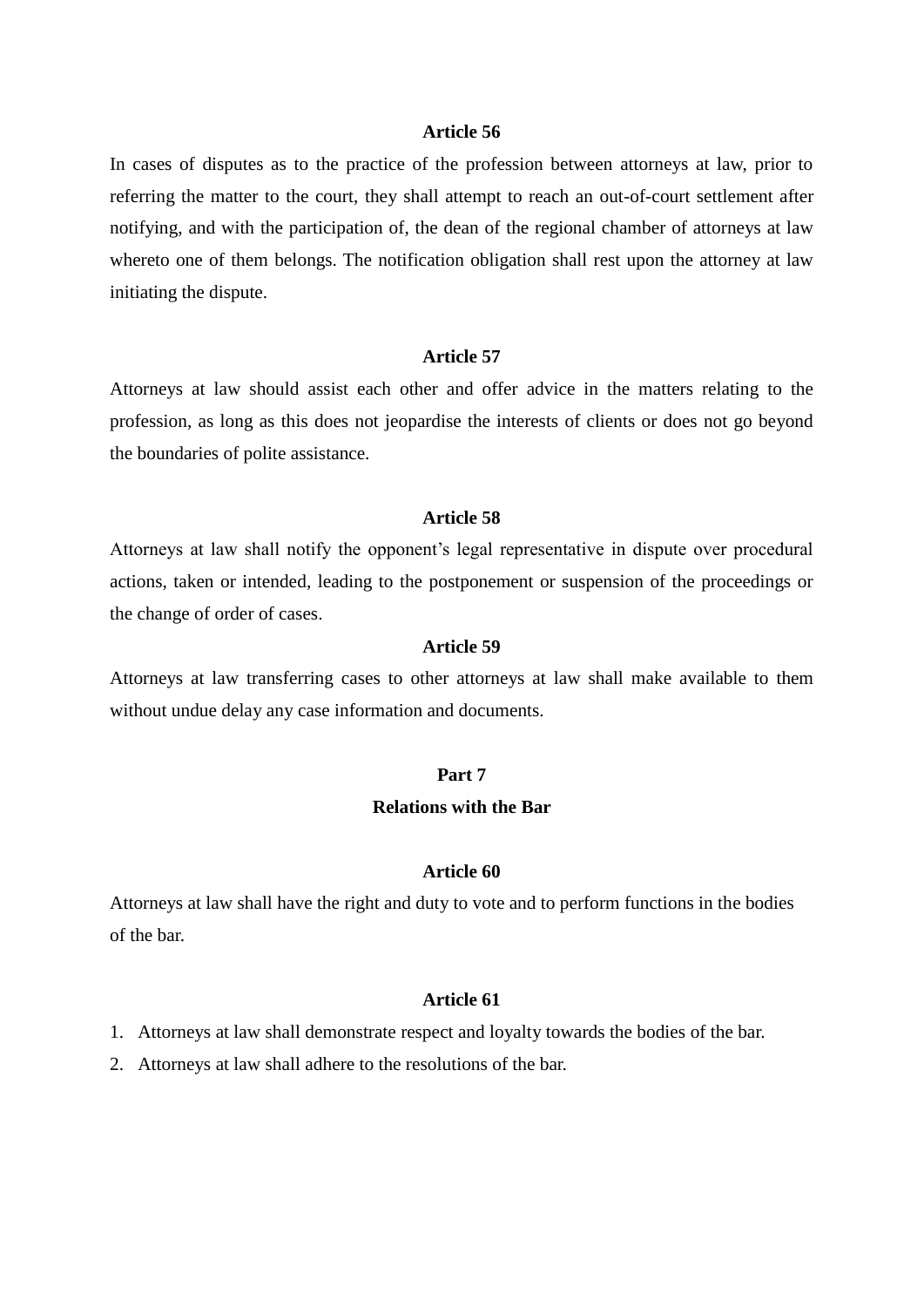- 1. Attorneys at law shall cooperate with the bodies of the bar in the matters relating to its functioning and tasks as well as in the matters relating to the practice of the profession and compliance with the Code.
- 2. Attorneys at law summoned by the dean, deputy dean, the disciplinary ombudsman or their deputy, the disciplinary court as well as inspectors, shall report upon the deadline and, when unable to do so, they shall justify their failure to appear.
- 3. Attorneys at law summoned to a hearing by the bodies referred to in section 2 above on the matters arising from the statutory responsibilities of the bar or the Code shall act accordingly within the prescribed deadline.

## **Article 63**

When performing the duties of a mentor, attorneys at law should exercise due diligence in order to properly prepare a legal trainee to practise, passing on to them the knowledge and experience, and shaping their ethical attitude.

- 1. When performing duties in the bar, attorneys at law shall follow the responsibilities of the bar as well as the professional interests of attorneys at law and the will of voters.
- 2. The attorneys at law who have been entrusted with some function in the bodies of the bar, shall perform these duties fairly and with the utmost due diligence, in particular:
	- 1) they may not use this function for their own affairs or benefits, or for those closest to him;
	- 2) they should treat all members of the bar equitably; and
	- 3) within the limits of their responsibilities and capabilities, they shall serve the members of the bar with information, assistance and advice.
- 3. Attorneys at law tendering a letter of resignation from the function entrusted shall justify it.
- 4. The attorneys at law who have been lawfully suspended from the right to practise the profession, shall abstain from exercising any functions in the bar, which means the need to resign and not stand in elections until receiving a pardon.